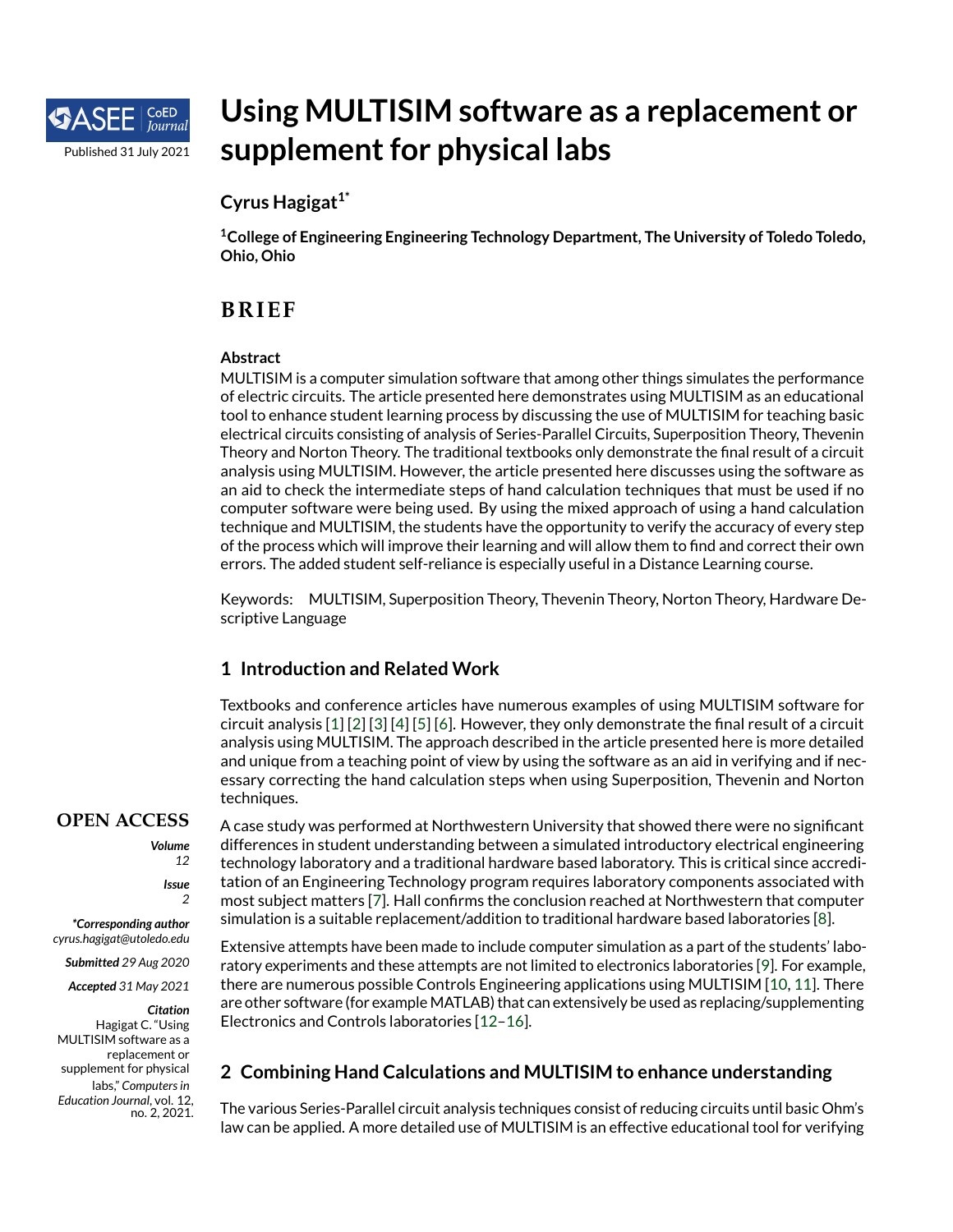the accuracy of the various reduction techniques at every step of the process. Highlights of techniques related to Superposition, Thevenin and Norton techniques used in both lectures and labs follow. Actual lab instructions and theoretical descriptions provided to students are far more detailed than the summaries presented in the article presented here.

When a circuit has more than one power source, the technique that can best be initially understood by students is to find the currents from each power source independent of all other sources and then adding them up algebraically. Students practiced this technique with circuits similar to the one shown in [Figure 1.](#page-1-0) In [Figure 1,](#page-1-0) currents that would have resulted if each power source were applied individually are displayed. [Figure 2](#page-1-1) is the MULTISIM simulation of the total currents for the circuit of [Figure 1.](#page-1-0) Verifying the equality of the algebraic sum of currents from the two power sources shown in [Figure 1](#page-1-0) and the total currents simulated in [Figure 2a](#page-1-1)re part of the lab exercise.



<span id="page-1-0"></span>Red color is showing currents assuming the voltage source is the only power source. Blue color is showing currents assuming the current source is the only power source.

**Figure 1.** Illustration of circuit with two power sources and resulting currents from each power source by assuming each power source is applied individually



<span id="page-1-1"></span>**Figure 2.** Simulation of the circuit of [Figure 1](#page-1-0) in MULTISIM.

According to Thevenin Theory a circuit is replaced with an equivalent circuit consisting of a resistor and voltage. Students practiced Thevenin's Theory on circuits similar to the one shown in [Figure 3.](#page-2-0) The circuit was replaced by the equivalent circuit of [Figure 4](#page-2-1) where the current through R6 could be calculated by an application of Ohm's law.

In order to calculate Thevenin Voltage (VTH) for [Figure 3,](#page-2-0) R6 should be removed from the circuit, and two open terminals A and B added in its place as shown in [Figure 5.](#page-3-0) The voltage across the two open terminals is VTH. VTH can be calculated by classical circuit analysis techniques and/or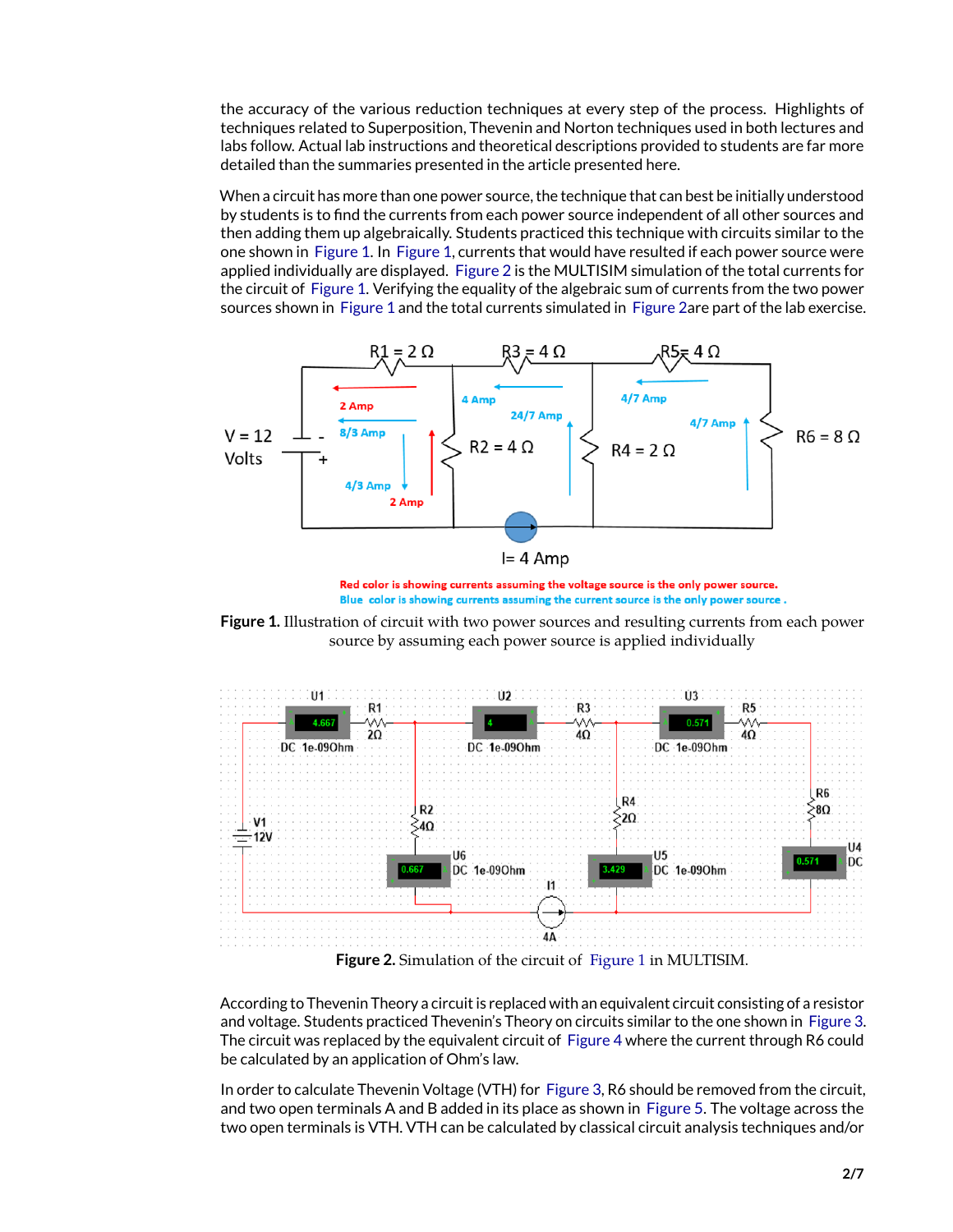determined by using MUTLISIM. [Figure 6](#page-3-1) is a MULTISIM simulation that shows the voltage across open terminals A and B of [Figure 5.](#page-3-0)

[Figure 7](#page-4-0) shows the circuit for calculating Thevenin resistance (RTH). RTH is the resistance from the point of view of A and B when all the voltage sources are shorted and the current source is opened. RTH can be calculated by classical circuit analysis techniques and/or determined using MULTISIM. [Figure 8](#page-4-1) is the MULTISIM simulation of resistance measurement of [Figure 7.](#page-4-0)

All the intermediate steps involved in the manual calculation of VTH and RTH can also be verified by MULTISIM as a means of reinforcing the concepts.



**Figure 3.** Circuit to be analyzed by Norton and Thevenin theorem.

<span id="page-2-0"></span>

<span id="page-2-1"></span>**Figure 4.** Equivalent Thevenin circuit of the [Figure 3](#page-2-0) circuit.

Norton's Theory enables a complex circuit to be replaced with a simplified circuit consisting of a resistor and a current. Let as assume that it is desired to find the current through R6 of the circuit of [Figure 3](#page-2-0) using Norton Theorem. The circuit can then be replaced by the Norton circuit of figure 9. In order to calculate Norton current, R6 should be shorted and two terminals added instead of R6. The current through where R6 was is the Norton Current (NI). [Figure 10](#page-5-1) illustrates the concept. In [Figure 10,](#page-5-1) the current through nodes A & B is NI.

Norton resistance (RN) is determined the same way Thevenin resistance is determined. [Fig](#page-4-0)[ure 7](#page-4-0) shows the circuit used for calculating RN. All the intermediate steps involved in the manual calculation of RN and NI can also be verified by MULTISIM as a means of reinforcing the concepts. MULTISIM simulations for Norton techniques can be performed similar to the simulations presented earlier.

**Student reaction & assessment of the technique:**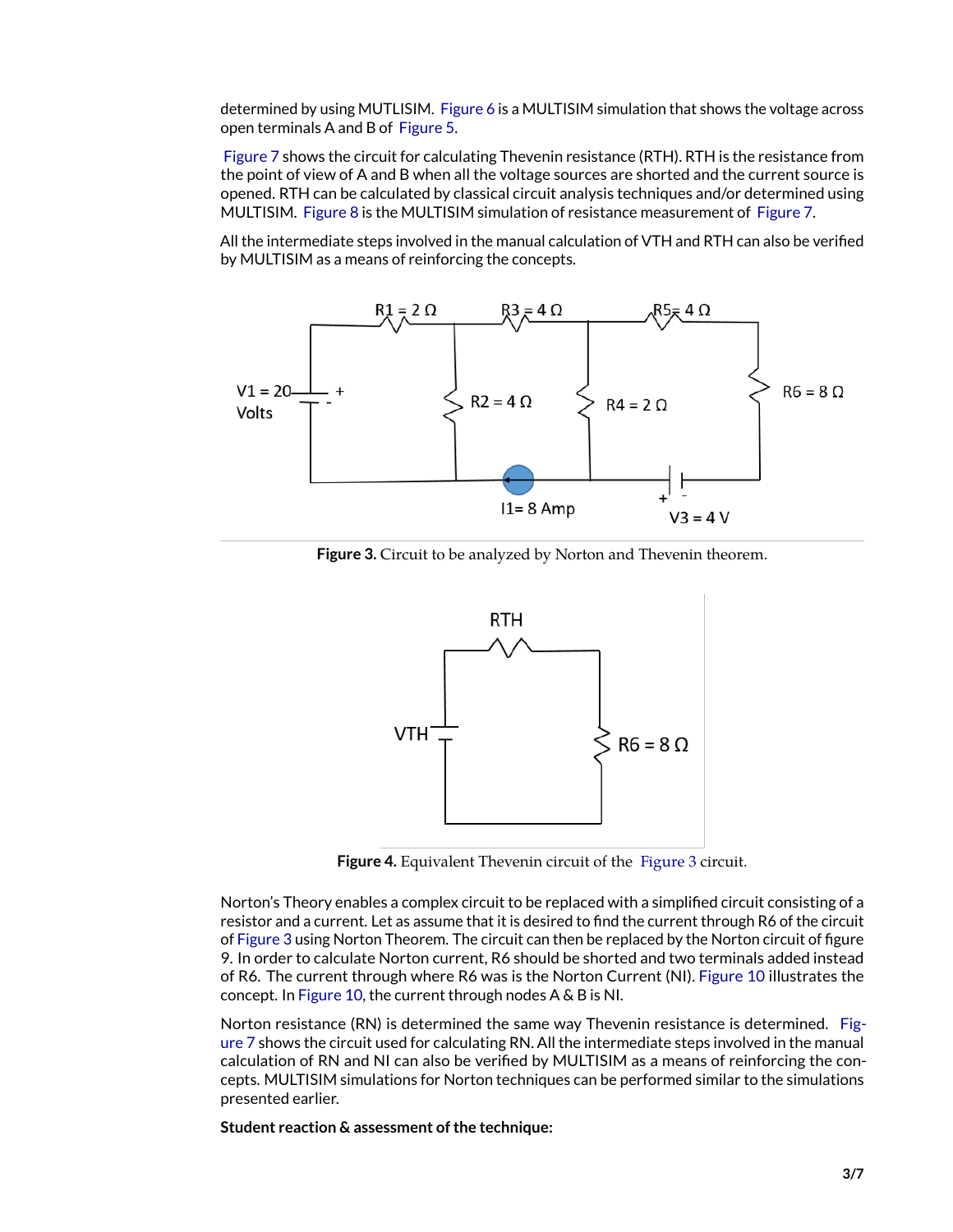

<span id="page-3-0"></span>**Figure 5.** Voltage across open terminals A and B is VTH.



[Figure 5](#page-3-0) circuit.

<span id="page-3-1"></span>End of the semester comments from the students were positive. The following are paraphrased highlights of students comments:

- I had difficulty with the laboratory concepts because classes were canceled due to Covid pandemic. Once the detailed lab instructions containing step by step instructions became available, simulated Superposition lab experiments became easier to understand, and I was able to relate them to the online lecture content.
- I had difficulty with the steps required to perform the Superposition analysis technique. Once suggestions and examples were available in the online lectures regarding the use of MULTISIM for performing/checking the intermediate steps, I began to understand the concepts<sup>[1](#page-3-2)</sup>
- The hybrid use of the software was a good replacement for lack of traditional class interaction.

<span id="page-3-2"></span> $1$ There were similar positive student comments about other topics such as Thevenin and Norton theories.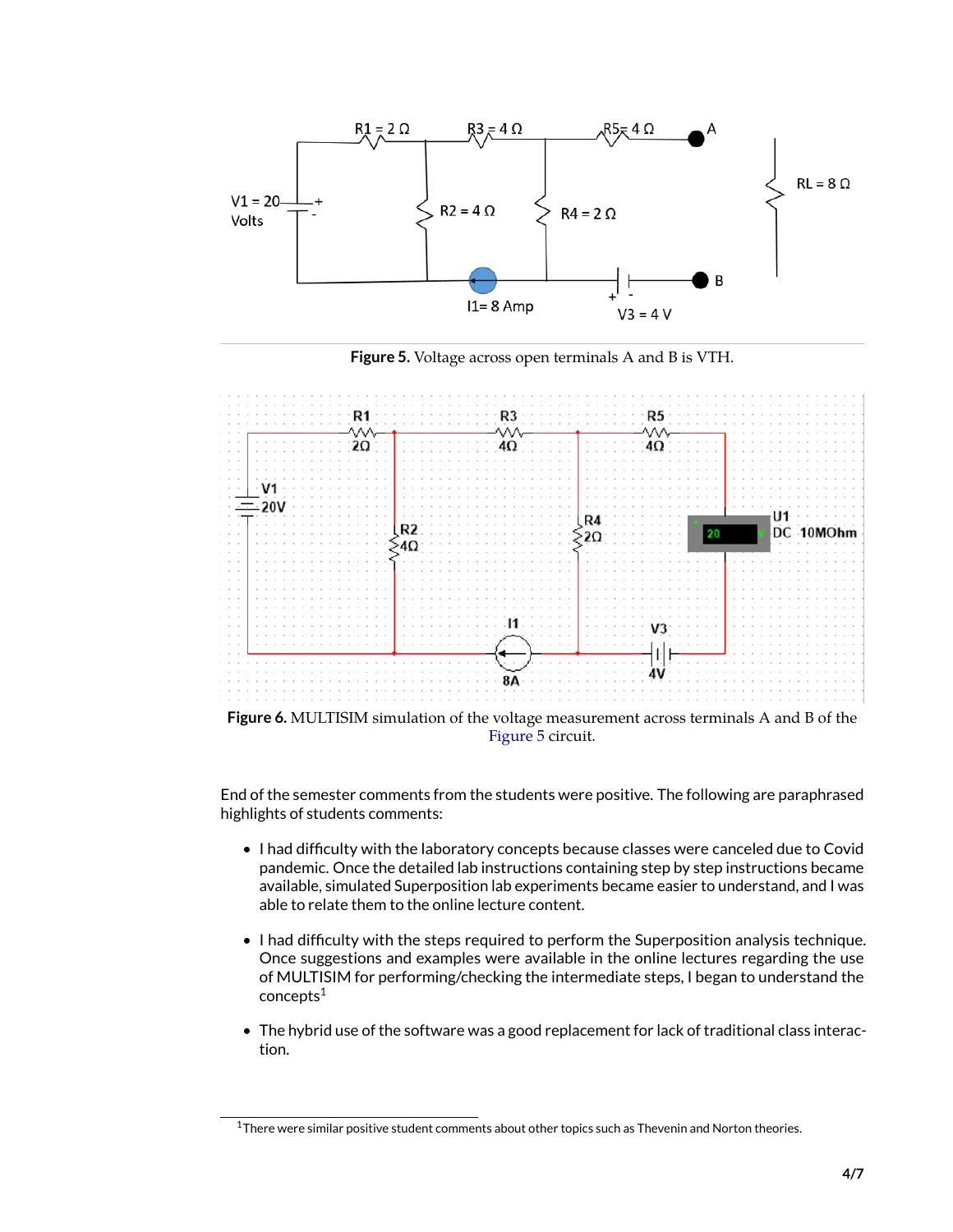

<span id="page-4-0"></span>**Figure 7.** The total resistance across A and B is Thevenin Resistance (RTH) and/or Norton Resistance (RN)



<span id="page-4-1"></span>[Figure 7](#page-4-0) circuit.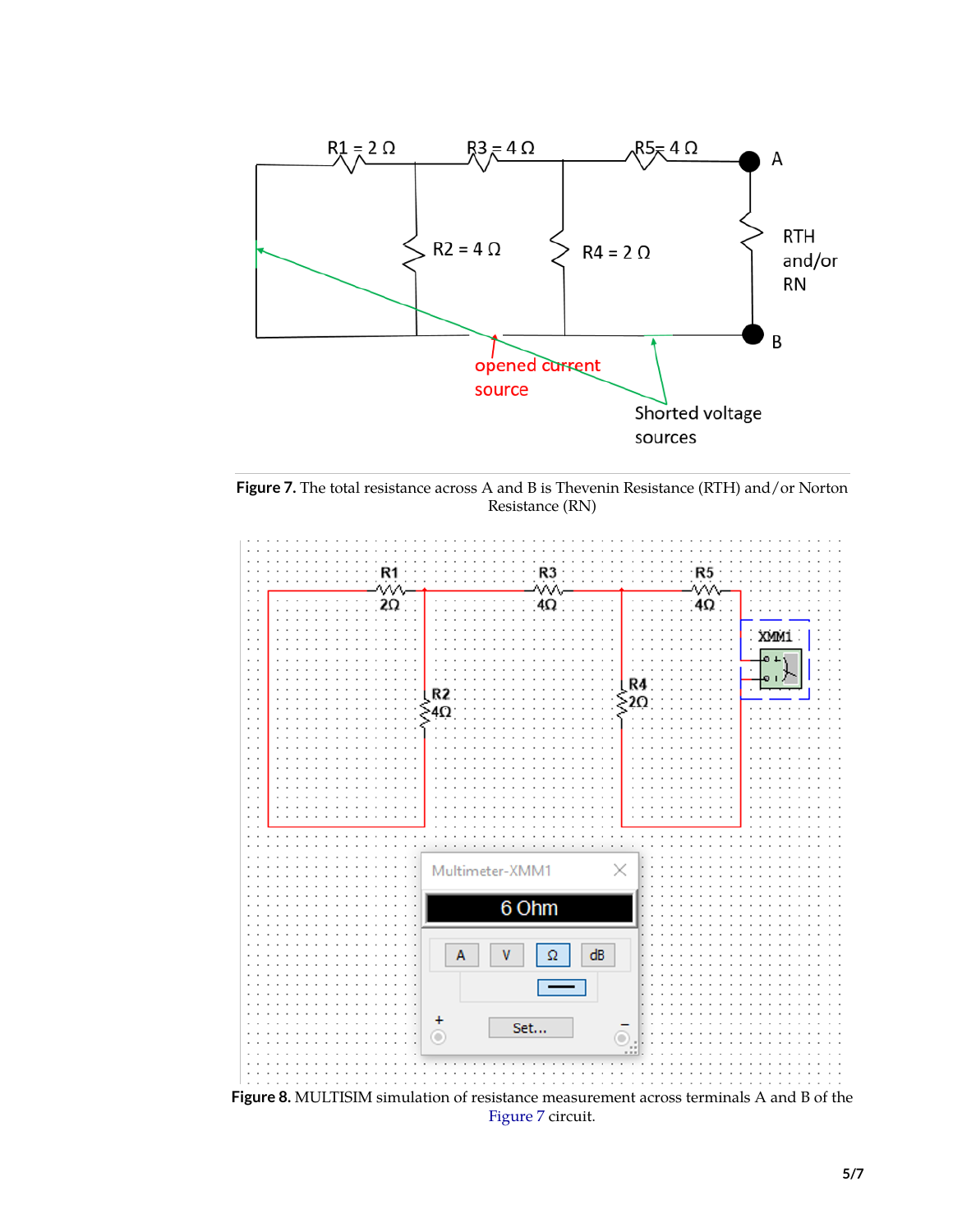

Figure 9. Norton equivalent circuit of the [Figure 5](#page-3-0) circuit,



<span id="page-5-1"></span>**Figure 10.** Current through A & B is the Norton Current (NI)

#### **3 Conclusion & summary**

In the current article, examples of the enhanced and unique use of MULTISIM software to enhance teaching Superposition, Thevenin and Norton Theories are presented. **The uniqueness of the approach stems from the fact that the software was used to check the validity of the intermediate classical calculation techniques.**

The analysis techniques are not technically complicated. However, that is precisely the point of the presented article. The techniques are suitable as teaching aids for students that are just beginning to learn electrical engineering concepts. The methods described in the current article were developed and used by necessity due to Covid 19 pandemic that forced the electronics lab at the author's institution into a 100% online format.

However, as the literature review shows, MULTISIM can be used across a spectrum of teaching levels and subject matters. The author will continue using these techniques after the pandemic ends and classes are held in the traditional lecture/lab format.

#### **References**

<span id="page-5-0"></span>[1] R. L. Meade and R. Diffenderfer, "Foundations of Electronics: Circuits and Devices (Electron Flow Version)," and others, Ed. Thomson Delmar Learning, 2003.